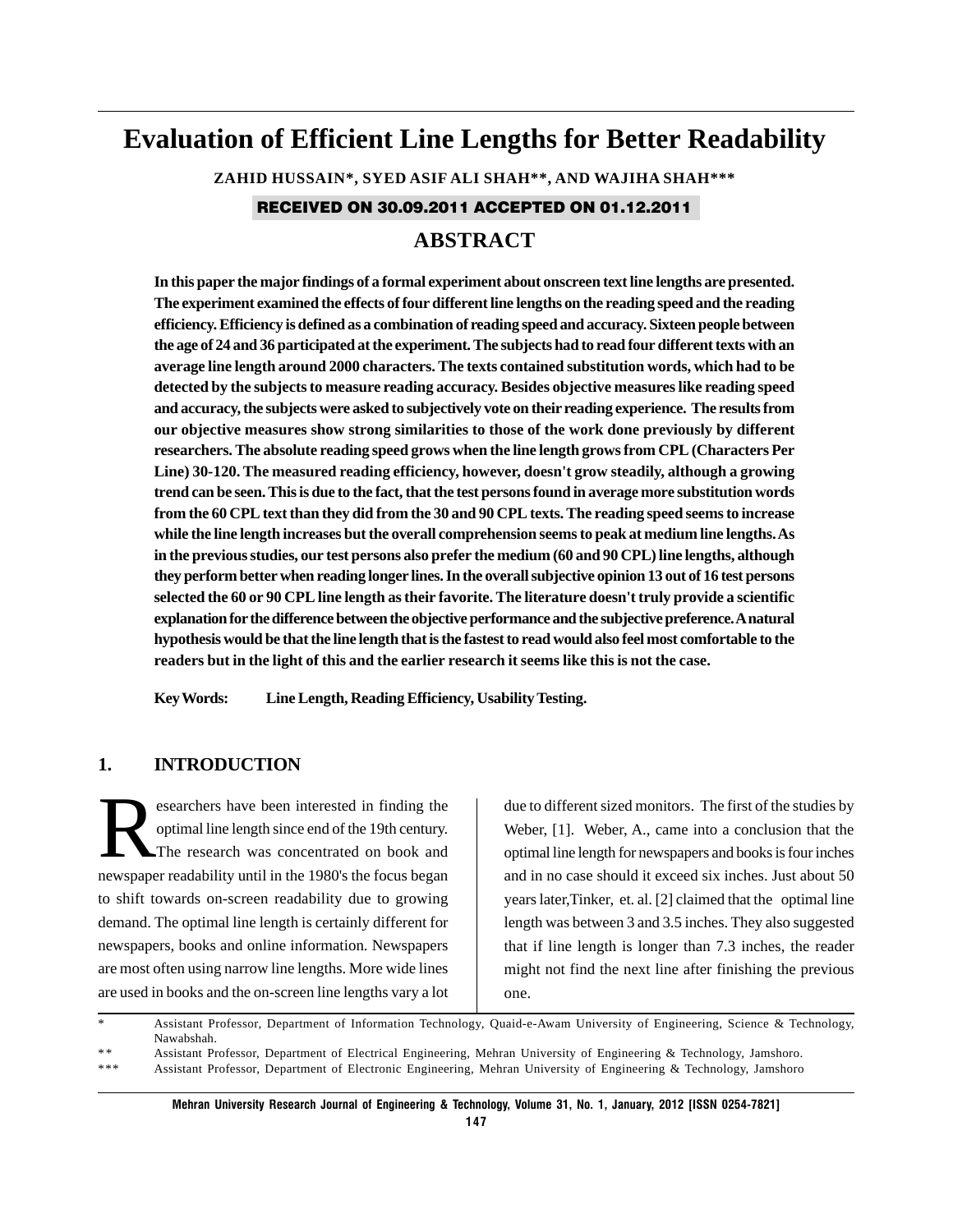The first ones to investigate the impact of line length to on-screen readability were Ducknicky, et. al. [3] whose results showed that text scaled to full screen width was significantly faster to read than text that filled only a third of the screen width [3]. In a study by Dyson, et. al. [4] suggested that the reading rate increases, with increasing number of letters per line. The study used a 12 point font. The slowest reading speed was noticed when line length was 4 inches, the fastest at 7.3 inches. But their testreaders preferred line lengths of 4 inches. Bernard, M., et. al., tested three different line lengths (3.3, 5.7 and 9.6 inches) with a 12 point sized font on a prose-text in [5]. Their results show no reliable differences in average reading speed between these three lengths. Shaikh, [6] also conducted the line length effect study for reading online news. Recently Holzinger, et. al. [7] has carried out a study for paper vs. screen with medical practitioners concluding that paper still has importance in people's lives.

In short one could say that, concerning the factual results, there is a tendency that a longer line length correlates with faster reading speed and that a medium line length correlates with a better overall comprehension. In most studies, however, the differences that were found are often non-significant. There is an agreement that lines shorter than 2.6 inches are not reasonable. Subjectively the users tend to prefer a medium line length (about 60 CPL), Aschbacher, et. al. [8]. The aim of this study was to further investigate the effect of line length to on-screen readability.

# **2. TEST METHODOLOGY**

# **2.1 User Profiles**

Because the study discussed on-screen readability and particularly reading from the browser window the targeted potential user group is all Internet users. For practical reasons the subjects' age was limited between 18 and 40 years. The subjects were also expected to have some experience in computer use, to have normal or correctedto-normal vision and to be native German speakers, as shown in Table 1.

Sixteen subjects volunteered for this study (13 Men and 3 Women). They ranged in age from 24-36 (Median 27.5) years. The average computer usage experience was 16.0 years (Median 15). The average computer work per week was 51.43 (Median 50). Most of the participants were employees or students; so they have lot of experience of on-screen reading. Most of them were working with MS Windows and Firefox and most of them had already participated in other usability tests. Most of them preferred to magnify the text for reading online. The majority read newspapers online.

# **2.2 Test Design**

The study used 4x4 factorial designs with line length and text as independent variables. The experiment was balanced through all of the 16 test users with a fully balanced Latin square design.

To determine the suitable line lengths for the study different commonly used web news pages were examined. Based on this examination following line lengths were selected: 30, 60, 90, and 120 CPL. The four texts were selected from www.derStandard.at (An Austrian Newspaper). Each of the texts has a length of approximately 2000 characters, as shown in Table 2.

In each text 10 words are replaced with other similar words. These substitution words are used to measure reading accuracy. The subjects had to find these words while reading the text samples. An example of a substitution word is rest->test, where a word is substituted with another, similar-sounding word, which doesn't make any sense in the context. Measured values were reading time, reading speed and reading efficiency. The efficiency is calculated as:

Efficiency = (Reading Speed)\*(% Found Substitution Words)

Reading speed is measured in words per minute. Four different line lengths and text samples result in a 4x4 matrix with a total number of 16 different test cases. These test cases are arranged in a balanced Latin square as shown in Table 3.

# **2.3 Test Tasks**

In this section we describe the test process. Each subject was assigned to a random test case, by picking a number from a bag. After that they had to fulfill an example test case, which introduced the test scenario. If the subject had no more questions about the test process, she/he was asked to pick the assigned test case from a dropdown menu. The first text was displayed and the subject had to read the text and speak out loud the substitution words. As the subject finished reading she/he had to push the "Fertig (Finish)" button. After that she/he could continue to the next text, by pushing the "Start" button. The time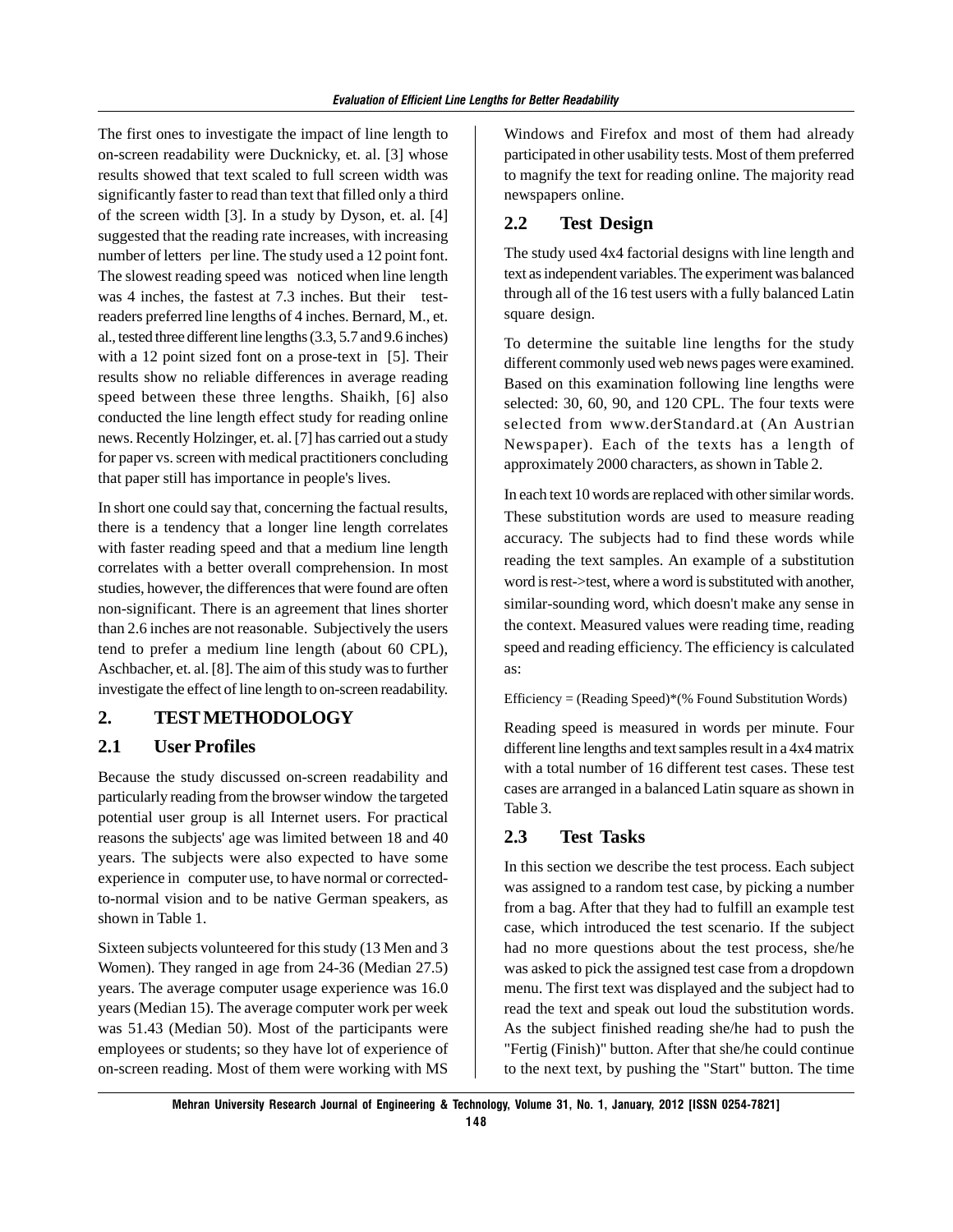between the start of a text and the end was measured by the server side protocol of the test environment. On the software side the test environment was set up with the help of a XAMPP Server. The texts were displayed as HTML with the use of the Firefox Web browser maximized to the computer's native resolution. The texts were rendered with the font Verdana in size 12 point. The text color was black (#000000) on a slightly gray background (#F0F0F0). The dedicated line lengths were created by tables with fixed widths and the Firefox native line break. The texts and all other necessary data was stored in a database by the PHP server, which stored the measured timing either. The texts were taken from the online news portal derStandard.at. All 4 texts are tourist reports from different locations. They are all around 2000 characters. The reference from the Latin square distribution is mentioned in the brackets. The introduction text was presented to each subject before the test.

### **2.4 Test Environment**

The tests were recorded with a digital video camera and an external microphone. The test utility software was installed on an Acer Aspire 1710 Laptop, which has an Intel P4 (3.4 GHz) processor, 1 GB RAM, a 17" LCD-display with resolution of 1280x1024 and 16.7 million colors. The

operating system was Windows XP Professional SP2. During the actual tests there were three facilitators in the room in addition to the actual test person: one was operating the camera, one the microphone and one was running the tests with the test person.

# **3. RESULTS**

The measurement was divided into two parts. The first part is the objective measurement, which is a combination of the reading speed and the correct substitution words found. The second part is the subjective measurement, which reflects the subjects own experience. The objective measurement performed with a steady increase in reading speed and also an increase in efficiency. The correct found substitution words had an average around 6.5 out of 10 for all 4 line lengths.

| Taxt No. | Characters | Words |  |
|----------|------------|-------|--|
|          | 2070       | 280   |  |
|          | 1985       | 290   |  |
|          | 1950       | 204   |  |
|          | 1997       | 264   |  |

| N <sub>0</sub>   | Gender | Age | Profession    | Vision         | Color Blind    | Education   | PC<br>Exp<br>(Years) | PC.<br>Work/<br>Week | <b>OS</b>              | <b>Browser</b>     | Usability<br><b>Tests</b><br>Experience |
|------------------|--------|-----|---------------|----------------|----------------|-------------|----------------------|----------------------|------------------------|--------------------|-----------------------------------------|
| TP <sub>01</sub> | М      | 27  | Employee      | Glasses        | N <sub>0</sub> | University  | 13                   | 40                   | Windows                | Firefox            | No                                      |
| TP <sub>02</sub> | F      | 28  | Employee      | Contact lens   | N <sub>0</sub> | University  | 16                   | 55                   | Windows                | Firefox            | Yes                                     |
| TP <sub>03</sub> | M      | 36  | Employee      | <b>Glasses</b> | N <sub>0</sub> | University  | 20                   | $30 - 60$            | Windows                | Firefox            | Yes                                     |
| TP04             | M      | 30  | Employee      | N/A            | N <sub>0</sub> | University  | 18                   | 60                   | Unix/Linux             | Firefox            | Yes                                     |
| TP <sub>05</sub> | M      | 24  | Employee      | N/A            | N <sub>0</sub> | High School | 14                   | 40                   | Windows                | Firefox            | Yes                                     |
| TP <sub>06</sub> | M      | 29  | Employee      | N/A            | N <sub>0</sub> | University  | 15                   | 60                   | Unix/Linux             | Firefox            | N <sub>o</sub>                          |
| TP07             | M      | 24  | Student       | N/A            | N <sub>0</sub> | High School | 11                   | 50                   | Windows                | Firefox            | Yes                                     |
| TP08             | M      | 26  | PhD Student   | N/A            | N <sub>0</sub> | University  | 15                   | 80                   | Windows                | Firefox            | Yes                                     |
| TP09             | M      | 28  | Employee      | N/A            | N <sub>0</sub> | University  | 15                   | 40                   | Unix/Linux             | Firefox            | Yes                                     |
| <b>TP10</b>      | M      | 30  | Employee      | N/A            | Red, Green     | University  | 20                   | 50                   | Windows                | Firefox            | No                                      |
| TP11             | F      | 25  | Psychologist  | N/A            | N <sub>0</sub> | University  | 10                   | 50                   | Windows                | Firefox            | Yes                                     |
| TP12             | M      | 28  | Student       | Glasses        | N <sub>0</sub> | University  | 20                   | $30 - 40$            | MacOS X                | Firefox            | No                                      |
| TP13             | F      | 2.5 | Web Developer | N/A            | N <sub>0</sub> | College     | 15                   | 50                   | Windows                | Firefox            | Yes                                     |
| <b>TP14</b>      | M      | 26  | Student       | N/A            | N <sub>0</sub> | High School | 20                   | 25                   | Windows                | Opera              | Yes                                     |
| <b>TP15</b>      | M      | 34  | Employee      | Glasses        | N <sub>0</sub> | Doctorate   | 20                   | 40                   | Windows                | Firefox            | Yes                                     |
| <b>TP16</b>      | M      | 24  | Student       | N/A            | N <sub>0</sub> | High School | 14                   | 60                   | MacOS X,<br>Unix/Linux | Firefox.<br>Safari | Yes                                     |

**TABLE 1. PARTICIPANTS' DESCRIPTION**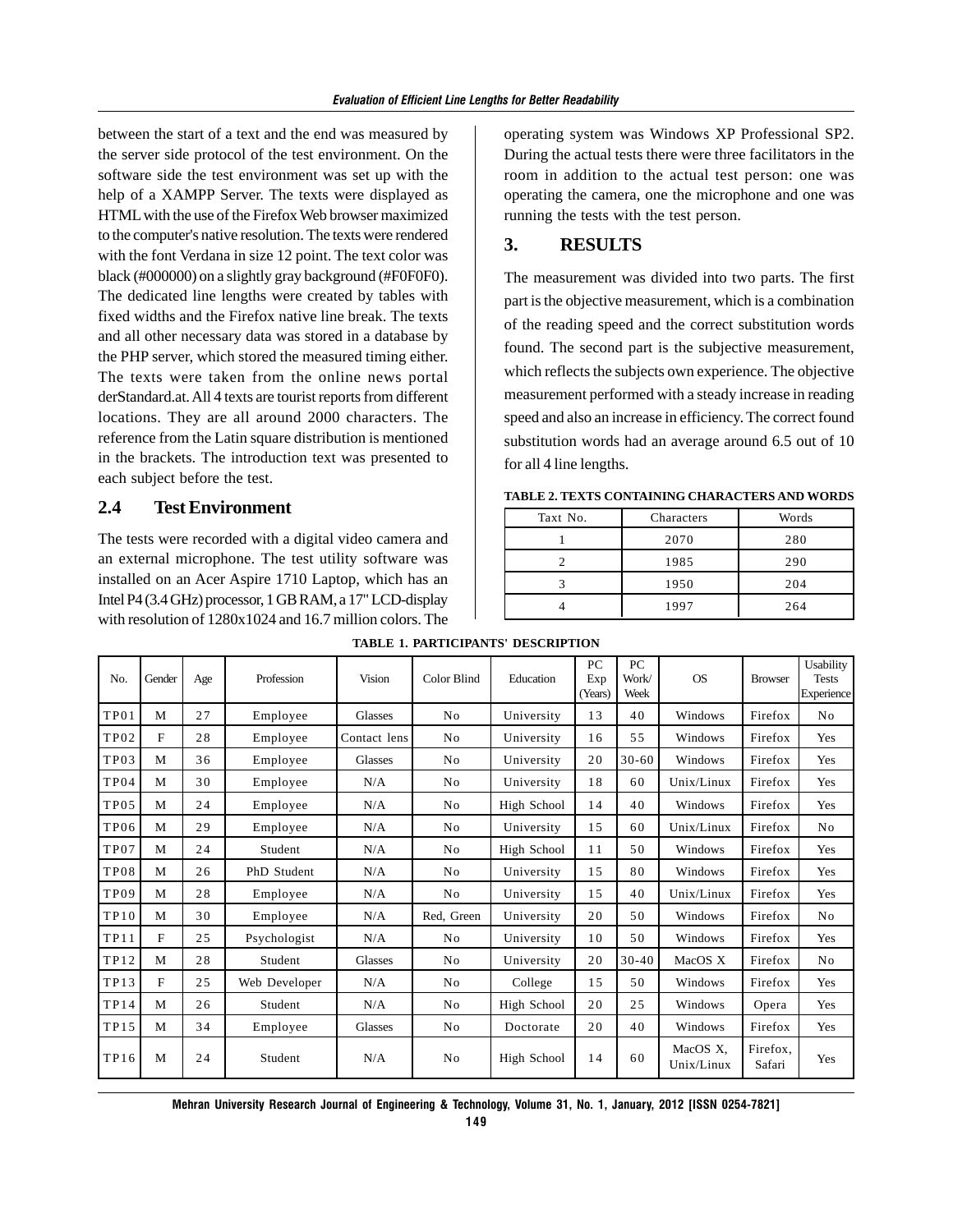The subjective measures showed, that most people liked a line length between 60 and 90 because 43.7% preferred the 60 CPL and 37.5% liked the 90 CPL the most, which is more than 80% of the test subjects. These figures correlate with the subjective answers from reading speed, reading accuracy and readability.

### **3.1 Objective Measures**

In this section we will analyze our measurements of reading speed and substitution words found. The Tables 4-7 represent the 4 different states of the measured variable of interest. For each value, we gathered the time it took a subject to read the text and the substitution words found. The timing was automatically done by the computer. The substitution words were written down, by the moderator of the test. False recognized substitution words were not taken into account, as they are not interested for our study. (The substitution words are present to ensure a valuable reading; in addition to that false recognized words are still an indicator for valuable reading). The gathered values were statistically analyzed. The most important calculation in the Tables 4-7 is efficiency. This value is the overall time it took a subject to read the text according to the length of

| <b>TABLE 3. BALANCED LATIN SQUARE</b> |  |
|---------------------------------------|--|
|                                       |  |

| Test No.       | T1             | T <sub>2</sub> | T <sub>3</sub> | T4             |
|----------------|----------------|----------------|----------------|----------------|
| 1              | 60             | 30             | 90             | 120            |
| $\mathfrak{2}$ | 30             | 120            | 60             | 90             |
| 3              | 120            | 90             | 30             | 60             |
| $\overline{4}$ | 90             | 60             | 120            | 30             |
| Test No.       | T <sub>2</sub> | T1             | T4             | T <sub>3</sub> |
| 5              | 60             | 30             | 90             | 120            |
| 6              | 30             | 120            | 60             | 90             |
| 7              | 120            | 90             | 30             | 60             |
| 8              | 90             | 60             | 120            | 30             |
| Test No.       | T <sub>3</sub> | T <sub>4</sub> | T1             | T <sub>2</sub> |
| 9              | 60             | 30             | 90             | 120            |
| $10$           | 30             | 120            | 60             | 90             |
| 11             | 120            | 90             | 30             | 60             |
| 12             | 90             | 60             | 120            | $3\,0$         |
| Test No.       | T4             | T <sub>3</sub> | T <sub>2</sub> | T1             |
| 13             | 60             | 30             | 90             | 120            |
| 14             | 30             | 120            | 60             | 90             |
| 15             | 120            | 90             | 30             | 60             |
| 16             | 90             | 60             | 120            | 30             |

the text and the substitution words found. With this value, we can say, how fast and accurate a subject read the text. Moreover, all other variable values, like text length or substitution words are equally distributed. An analysis over the actual found values is described after the tables. Formula for the efficiency algorithm is given by:

$$
Efficiency = \frac{Found\,Substitution\ Words * \left(\frac{Words}{Time}\right)}{Total\ Substitution\ Words}
$$

Overall it can be said, that the reading speed is going up for longer line lengths, but not steadily. The difference of around fifteen seconds from 60 CPL (Table 5) to 120 CPL (Table 7) is quite remarkable as this is a boost of around 9%. Moreover we found out, that the accuracy in found substitution words has its peak at the longest line either (Table 7).

After taking into account the overall length of the text and the absolute reading speed, the efficiency showed a steady rising from 30-120 CPL. So the expansion of the line length from 30-120 CPL brought an increase in efficiency of approximately 13% (Tables 4 and 7). The standard deviation of the efficiency has a minimum in the 120 CPL test with 17.94 (Table 7) and a maximum at 60 CPL with 29.54 (Table 5), which is nearly 40% of the mean value.

### **3.2 Subjective Measures**

Following feedback survey Tables 8-11 show readability, reading speed, reading accuracy and preferred line length.

The results from the feedback questionnaires show that our test participants preferred 60 CPL (7 out of 16 participants), followed by 90 CPL (6 out of 16 participants). The worst preferred text was 30 CPL (1 out of 16 participants); Table 11. For the good readability of texts, 60 CPL text was rated with an average of 3.94 (Table 8), followed by 90 CPL (an average of 3.50).The 120 CPL text had the worst readability rating (an average of 2.81). Again 60 CPL text was rated with an average of 3.81 as having good reading speed, followed by 90 CPL (an average of 3.38); Table 9. The 120 CPL text again had the worst reading speed rating (an average of 2.81). But 90 CPL text was rated with an average of 3.75 as having good reading accuracy, followed by 60 CPL (an average of 3.38). 30 CPL text had the worst reading accuracy (an average of 2.25), see Table 10.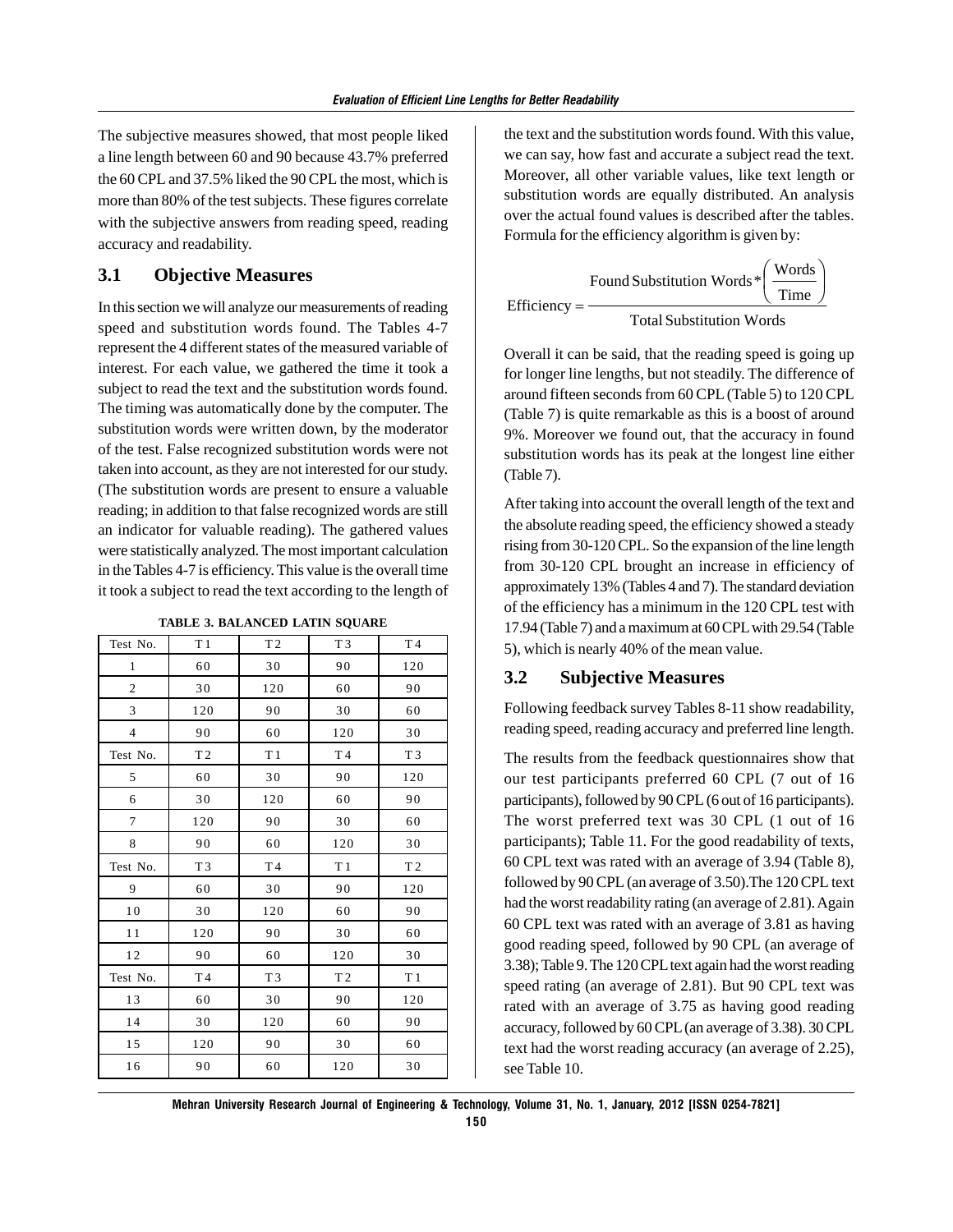|                       | пирые труд снимаетелю телевиче |                   |                 |                |            |       |                         |                   |            |  |
|-----------------------|--------------------------------|-------------------|-----------------|----------------|------------|-------|-------------------------|-------------------|------------|--|
| User<br>No.           | Test Case<br>No.               | Time<br>(Seconds) | Words<br>Found  | Text           | Characters | Words | Charracters/<br>Minimum | Words/<br>Minimum | Efficiency |  |
| $\overline{4}$        | $\mathbf{1}$                   | 193               | 6               | T <sub>2</sub> | 1985       | 290   | 617                     | 90                | 54         |  |
| 6                     | 2                              | 120               | 8               | T <sub>1</sub> | 2070       | 280   | 1035                    | 140               | 112        |  |
| $7\overline{ }$       | $\mathfrak{Z}$                 | 181               | 8               | T <sub>3</sub> | 1950       | 294   | 646                     | 97                | 78         |  |
| 10                    | $\overline{4}$                 | 148               | 6               | T4             | 1997       | 264   | 810                     | 107               | 64         |  |
| 8                     | 5                              | 126               | $\overline{4}$  | T <sub>1</sub> | 2070       | 280   | 986                     | 133               | 53         |  |
| 15                    | 6                              | 220               | 8               | T <sub>2</sub> | 1985       | 290   | 541                     | 79                | 63         |  |
| $\overline{2}$        | $\tau$                         | 102               | $\tau$          | T4             | 1997       | 264   | 1175                    | 155               | 109        |  |
| 9                     | 8                              | 145               | $5^{\circ}$     | T <sub>3</sub> | 1950       | 294   | 807                     | 122               | 61         |  |
| $\mathfrak{Z}$        | 9                              | 175               | 6               | T4             | 1997       | 264   | 685                     | 91                | 54         |  |
| 13                    | 10                             | 238               | 5               | T <sub>3</sub> | 1950       | 294   | 492                     | 74                | 37         |  |
| $\mathbf{1}$          | 11                             | 175               | 8               | T1             | 2070       | 280   | 710                     | 96                | 77         |  |
| 16                    | 12                             | 234               | $7\overline{ }$ | T <sub>2</sub> | 1985       | 290   | 509                     | 74                | 52         |  |
| 5 <sup>5</sup>        | 13                             | 158               | 9               | T <sub>3</sub> | 1950       | 294   | 741                     | 112               | 100        |  |
| 12                    | 14                             | 106               | $\overline{4}$  | T4             | 1997       | 264   | 1130                    | 149               | 60         |  |
| 14                    | 15                             | 134               | 5               | T <sub>2</sub> | 1985       | 290   | 889                     | 130               | 65         |  |
| 11                    | 16                             | 106               | 6               | T <sub>1</sub> | 2070       | 280   | 1172                    | 158               | 95         |  |
| Mean                  |                                | 160.06            | 6.38            |                |            |       | 808.95                  | 113.03            | 70.93      |  |
| Standard<br>Deviation |                                | 44.83             | 1.54            |                |            |       | 232.80                  | 28.79             | 22.20      |  |

**TABLE 4. 30 CHARACTERS PER LINE**

### **TABLE 5. 60 CHARACTERS PER LINE**

| User<br>No.           | Test Case<br>No. | Time<br>(Seconds) | Words<br>Found | Text           | Characters | Words | Charracters/<br>Minimum | Words/<br>Minimum | Efficiency |
|-----------------------|------------------|-------------------|----------------|----------------|------------|-------|-------------------------|-------------------|------------|
| $\overline{4}$        | $\mathbf{1}$     | 193               | 9              | T1             | 2070       | 280   | 644                     | 87                | 78         |
| 6                     | $\overline{2}$   | 116               | 9              | T <sub>3</sub> | 1950       | 294   | 1009                    | 152               | 137        |
| $\tau$                | 3                | 179               | $\tau$         | T4             | 1997       | 264   | 669                     | 88                | 62         |
| 10                    | $\overline{4}$   | 189               | 6              | T <sub>2</sub> | 1985       | 290   | 630                     | 92                | 55         |
| 8                     | 5                | 175               | 6              | T <sub>2</sub> | 1985       | 290   | 681                     | 99                | 60         |
| 15                    | 6                | 187               | 6              | T4             | 1997       | 264   | 641                     | 85                | 51         |
| $\overline{2}$        | $\tau$           | 88                | 6              | T <sub>3</sub> | 1950       | 294   | 1330                    | 200               | 120        |
| 9                     | 8                | 152               | 8              | T1             | 2070       | 280   | 817                     | 111               | 88         |
| 3                     | 9                | 191               | 5              | T <sub>3</sub> | 1950       | 294   | 613                     | 92                | 46         |
| 13                    | 10               | 229               | $\tau$         | T <sub>1</sub> | 2070       | 280   | 542                     | 73                | 51         |
| 1                     | 11               | 190               | $\tau$         | T <sub>2</sub> | 1985       | 290   | 627                     | 92                | 64         |
| 16                    | 12               | 193               | $\overline{4}$ | T <sub>4</sub> | 1997       | 264   | 621                     | 82                | 33         |
| 5                     | 13               | 164               | 6              | T <sub>4</sub> | 1997       | 264   | 731                     | 97                | 58         |
| 12                    | 14               | 123               | 8              | T <sub>2</sub> | 1985       | 290   | 968                     | 141               | 113        |
| 14                    | 15               | 128               | $\tau$         | T <sub>1</sub> | 2070       | 280   | 970                     | 131               | 92         |
| 11                    | 16               | 95                | 5              | T <sub>3</sub> | 1950       | 294   | 1232                    | 186               | 93         |
| Mean                  |                  | 162.00            | 6.63           |                |            |       | 795.19                  | 113.07            | 75.12      |
| Standard<br>Deviation |                  | 40.59             | 1.41           |                |            |       | 237.47                  | 38.29             | 29.54      |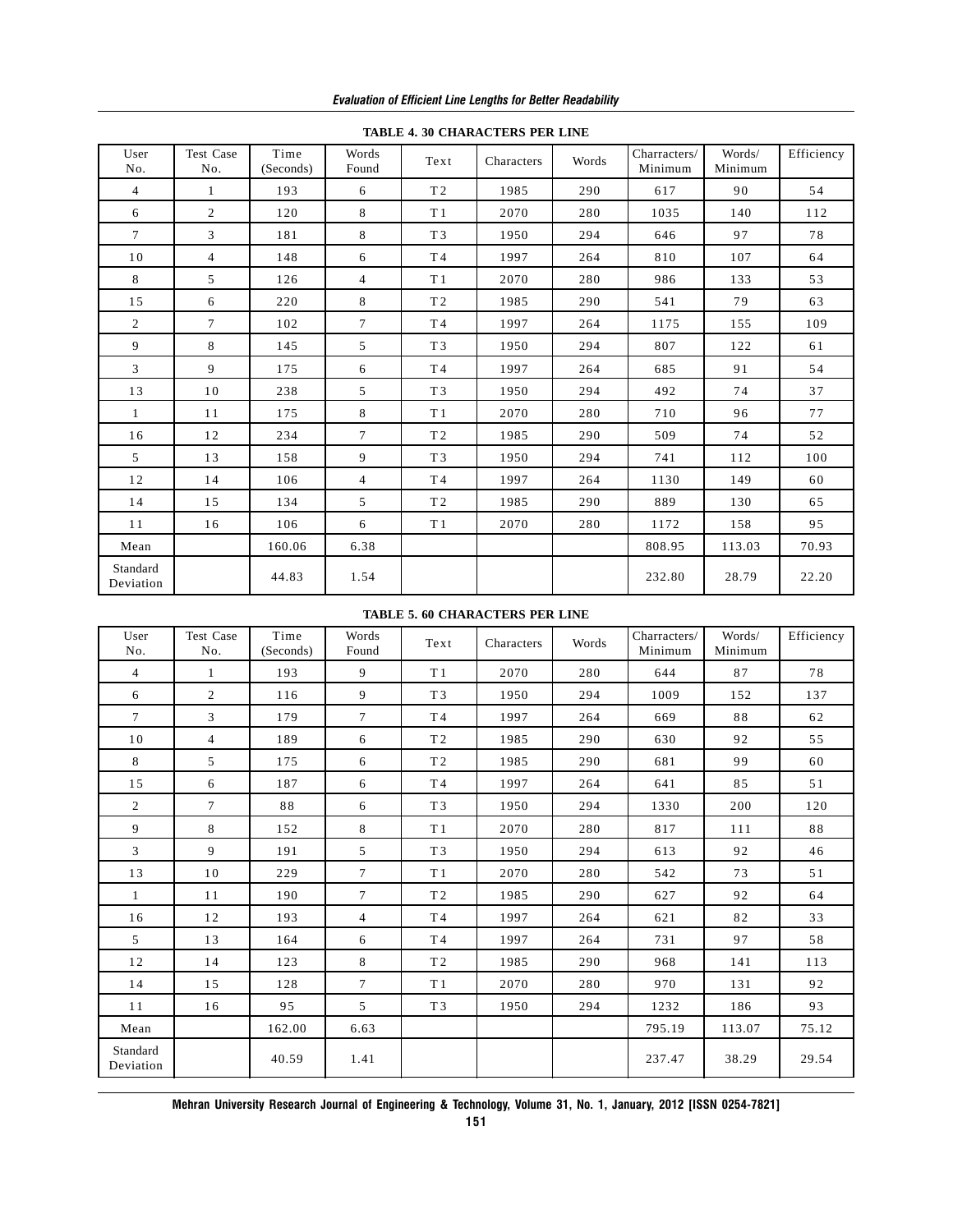|                       |                  |                   |                 |                | TABLE 0. 70 CHARACTERS I ER EINE |       |                         |                   |            |
|-----------------------|------------------|-------------------|-----------------|----------------|----------------------------------|-------|-------------------------|-------------------|------------|
| User<br>No.           | Test Case<br>No. | Time<br>(Seconds) | Words<br>Found  | Text           | Characters                       | Words | Charracters/<br>Minimum | Words/<br>Minimum | Efficiency |
| $\overline{4}$        | 1                | 158               | 8               | T <sub>3</sub> | 1950                             | 294   | 741                     | 112               | 89         |
| 6                     | $\overline{2}$   | 101               | 5               | T4             | 1997                             | 264   | 1186                    | 157               | 78         |
| $7\overline{ }$       | $\mathbf{3}$     | 185               | 6               | T <sub>2</sub> | 1985                             | 290   | 644                     | 94                | 56         |
| 10                    | $\overline{4}$   | 187               | 9               | T1             | 2070                             | 280   | 664                     | 90                | 81         |
| 8                     | 5                | 109               | 3               | T4             | 1997                             | 264   | 1099                    | 145               | 44         |
| 15                    | 6                | 160               | $7\overline{ }$ | T <sub>3</sub> | 1950                             | 294   | 731                     | 110               | 77         |
| $\overline{2}$        | $\tau$           | 91                | $7\overline{ }$ | T <sub>1</sub> | 2070                             | 280   | 1365                    | 185               | 129        |
| 9                     | 8                | 127               | 3               | T <sub>2</sub> | 1985                             | 290   | 938                     | 137               | 41         |
| $\mathfrak{Z}$        | 9                | 201               | 5               | T <sub>1</sub> | 2070                             | 280   | 618                     | 84                | 42         |
| 13                    | 10               | 205               | 8               | T <sub>2</sub> | 1985                             | 290   | 581                     | 85                | 68         |
| $\mathbf{1}$          | 11               | 198               | 9               | T4             | 1997                             | 264   | 605                     | 80                | 72         |
| 16                    | 12               | 226               | 6               | T <sub>3</sub> | 1950                             | 294   | 518                     | 78                | 47         |
| 5 <sup>5</sup>        | 13               | 136               | 5               | T <sub>2</sub> | 1985                             | 290   | 876                     | 128               | 64         |
| 12                    | 14               | 123               | 9               | T1             | 2070                             | 280   | 1010                    | 137               | 123        |
| 14                    | 15               | 126               | 6               | T <sub>3</sub> | 1950                             | 294   | 929                     | 140               | 84         |
| 11                    | 16               | 113               | $\overline{4}$  | T4             | 1997                             | 264   | 1060                    | 140               | 56         |
| Mean                  |                  | 152.88            | 6.25            |                |                                  |       | 847.76                  | 118.80            | 71.98      |
| Standard<br>Deviation |                  | 42.66             | 2.02            |                |                                  |       | 248.23                  | 31.89             | 26.26      |

#### **TABLE 6. 90 CHARACTERS PER LINE**

### **TABLE 7. 120 CHARACTERS PER LINE**

| User<br>No.           | Test Case<br>No. | Time<br>(Seconds) | Words<br>Found  | Text           | Characters | Words | Charracters/<br>Minimum | Words/<br>Minimum | Efficiency |
|-----------------------|------------------|-------------------|-----------------|----------------|------------|-------|-------------------------|-------------------|------------|
| $\overline{4}$        | $\mathbf{1}$     | 172               | 9               | T4             | 1997       | 264   | 697                     | 92                | 83         |
| 6                     | $\overline{2}$   | 123               | 6               | T <sub>2</sub> | 1985       | 290   | 968                     | 141               | 85         |
| $\tau$                | 3                | 163               | 9               | T <sub>1</sub> | 2070       | 280   | 762                     | 103               | 93         |
| 10                    | $\overline{4}$   | 151               | $7\overline{ }$ | T <sub>3</sub> | 1950       | 294   | 775                     | 117               | 82         |
| 8                     | 5                | 98                | 3               | T <sub>3</sub> | 1950       | 294   | 1194                    | 180               | 54         |
| 15                    | 6                | 189               | 8               | T <sub>1</sub> | 2070       | 280   | 657                     | 89                | 71         |
| $\overline{2}$        | $\tau$           | 96                | 6               | T <sub>2</sub> | 1985       | 290   | 1241                    | 181               | 109        |
| 9                     | 8                | 120               | 5               | T4             | 1997       | 264   | 999                     | 132               | 66         |
| $\mathfrak{Z}$        | 9                | 189               | 6               | T <sub>2</sub> | 1985       | 290   | 630                     | 92                | 55         |
| 13                    | 10               | 208               | 9               | T4             | 1997       | 264   | 576                     | 76                | 69         |
| $\mathbf{1}$          | 11               | 158               | 9               | T <sub>3</sub> | 1950       | 294   | 741                     | 112               | 100        |
| 16                    | 12               | 255               | 8               | T1             | 2070       | 280   | 487                     | 66                | 53         |
| 5                     | 13               | 105               | 6               | T <sub>1</sub> | 2070       | 280   | 1183                    | 160               | 96         |
| 12                    | 14               | 100               | 6               | T <sub>3</sub> | 1950       | 294   | 1170                    | 176               | 106        |
| 14                    | 15               | 150               | 8               | T4             | 1997       | 264   | 799                     | 106               | 84         |
| 11                    | 16               | 86                | $\overline{4}$  | T <sub>2</sub> | 1985       | 290   | 1385                    | 202               | 81         |
| Mean                  |                  | 147.69            | 6.81            |                |            |       | 891.39                  | 126.60            | 80.40      |
| Standard<br>Deviation |                  | 47.56             | 1.87            |                |            |       | 273.57                  | 42.24             | 17.94      |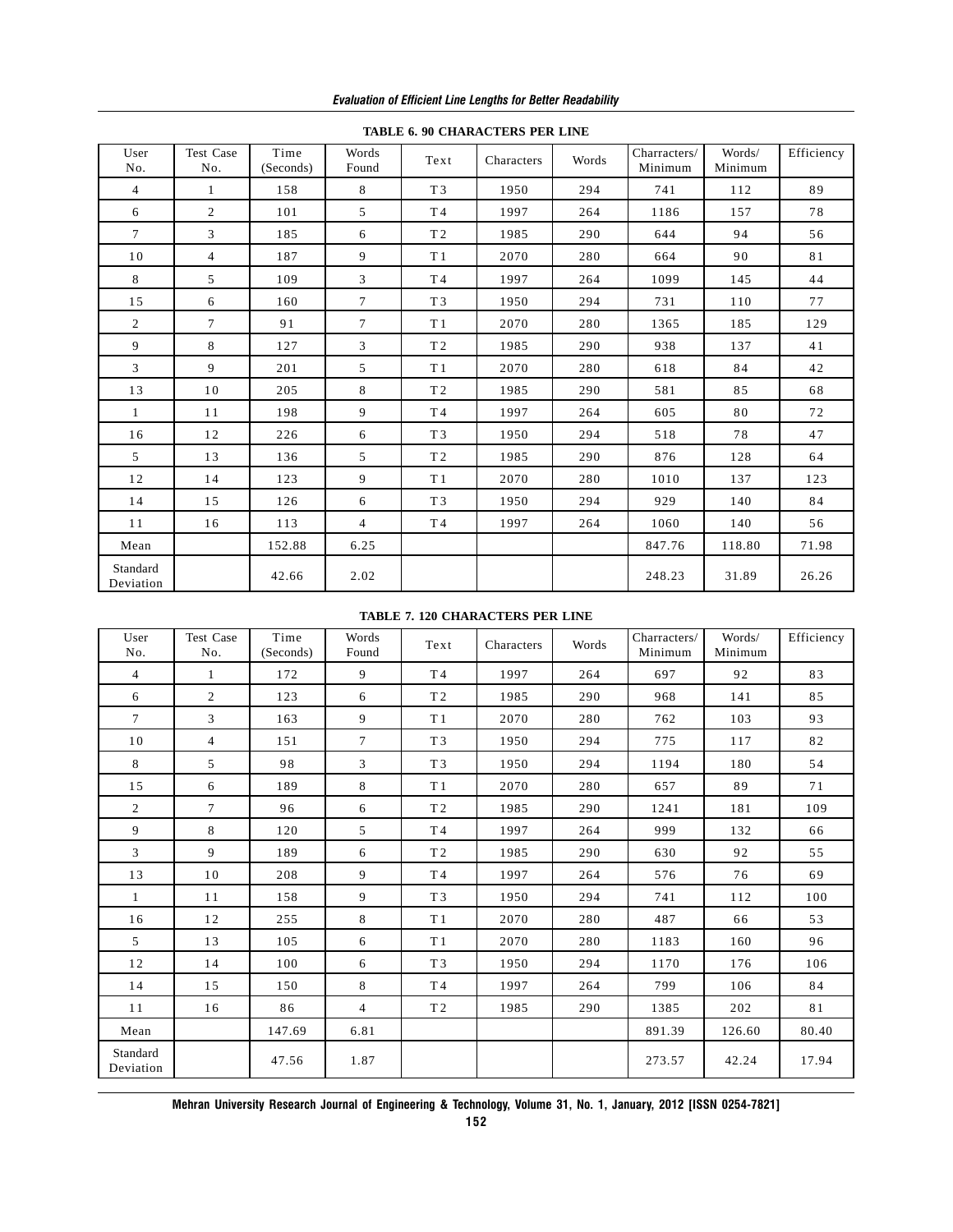### *Evaluation of Efficient Line Lengths for Better Readability*

| $\cdots$              |                         |                |                |                  |  |  |  |  |  |
|-----------------------|-------------------------|----------------|----------------|------------------|--|--|--|--|--|
| No.                   | 30 CPL                  | 60 CPL         | 90 CPL         | 120 CPL          |  |  |  |  |  |
| TP01                  | $\overline{\mathbf{4}}$ | 6              | $\sqrt{2}$     | $\boldsymbol{0}$ |  |  |  |  |  |
| TP02                  | $\overline{4}$          | 5              | $\overline{0}$ | $\overline{2}$   |  |  |  |  |  |
| TP03                  | 6                       | 5              | 3              | $\overline{c}$   |  |  |  |  |  |
| TP04                  | $\mathbf{1}$            | 3              | 3              | $\overline{c}$   |  |  |  |  |  |
| TP05                  | $\mathbf{1}$            | $\mathfrak{2}$ | 6              | $\overline{4}$   |  |  |  |  |  |
| TP <sub>06</sub>      | $\overline{0}$          | $\mathbf{1}$   | 5              | 5                |  |  |  |  |  |
| TP07                  | 6                       | 5              | $\overline{2}$ | $\mathbf{1}$     |  |  |  |  |  |
| <b>TP08</b>           | $\overline{4}$          | 6              | $\overline{4}$ | 3                |  |  |  |  |  |
| TP09                  | $\overline{2}$          | 3              | $\overline{2}$ | 3                |  |  |  |  |  |
| TP10                  | 5                       | $\overline{4}$ | $\sqrt{2}$     | $\mathbf{1}$     |  |  |  |  |  |
| TP11                  | $\mathbf{1}$            | 3              | 5              | 3                |  |  |  |  |  |
| <b>TP12</b>           | 3                       | $\overline{4}$ | 6              | 5                |  |  |  |  |  |
| <b>TP13</b>           | $\overline{4}$          | 3              | $\overline{4}$ | 3                |  |  |  |  |  |
| <b>TP14</b>           | $\mathbf{1}$            | 6              | 5              | $\overline{4}$   |  |  |  |  |  |
| <b>TP15</b>           | $\mathbf{1}$            | $\overline{c}$ | 5              | $\overline{4}$   |  |  |  |  |  |
| <b>TP16</b>           | 3                       | 5              | $\overline{2}$ | 3                |  |  |  |  |  |
| Average               | 2.88                    | 3.94           | 3.50           | 2.81             |  |  |  |  |  |
| Standard<br>Deviation | 1.93                    | 1.57           | 1.75           | 1.42             |  |  |  |  |  |

### **TABLE 8. READABILITY (0-6 SCALE)**

#### **TABLE 10. READING ACCURACY (0-6 SCALE)**

| No.                   | 30 CPL                  | 60 CPL         | 90 CPL         | 120 CPL                 |
|-----------------------|-------------------------|----------------|----------------|-------------------------|
| TP01                  | 3                       | 3              | 3              | 3                       |
| TP02                  | $\overline{c}$          | 6              | $\mathbf{1}$   | 5                       |
| TP03                  | $\overline{\mathbf{4}}$ | $\overline{4}$ | 3              | $\mathbf{1}$            |
| <b>TP04</b>           | $\mathbf{1}$            | $\overline{4}$ | 5              | 3                       |
| TP <sub>05</sub>      | $\overline{0}$          | $\overline{c}$ | $\overline{4}$ | 3                       |
| <b>TP06</b>           | $\overline{0}$          | $\overline{0}$ | 6              | 6                       |
| TP07                  | $\overline{4}$          | $\mathfrak s$  | $\overline{2}$ | $\mathbf{1}$            |
| <b>TP08</b>           | $\mathfrak{2}$          | 6              | 5              | 3                       |
| <b>TP09</b>           | 3                       | $\overline{c}$ | 3              | $\overline{c}$          |
| TP10                  | 5                       | $\overline{4}$ | 3              | $\overline{c}$          |
| <b>TP11</b>           | $\boldsymbol{0}$        | $\mathbf{1}$   | 5              | 3                       |
| <b>TP12</b>           | 3                       | $\overline{4}$ | 5              | 5                       |
| <b>TP13</b>           | $\overline{c}$          | $\overline{c}$ | 3              | $\overline{\mathbf{4}}$ |
| TP14                  | $\mathbf{0}$            | 5              | 6              | $\overline{4}$          |
| <b>TP15</b>           | $\overline{c}$          | $\overline{c}$ | 5              | $\overline{4}$          |
| TP16                  | 5                       | $\overline{4}$ | $\mathbf{1}$   | $\overline{4}$          |
| Average               | 2.25                    | 3.38           | 3.75           | 3.31                    |
| Standard<br>Deviation | 1.73                    | 1.75           | 1.61           | 1.40                    |

## **TABLE 11. PREFERRED LINE LENGTH**

| .                |  |             | TADLE II, I KEI EKKED EINE LEIN III |              |              |         |
|------------------|--|-------------|-------------------------------------|--------------|--------------|---------|
| 120 CPL          |  | No.         | 30 CPL                              | 60 CPL       | 90 CPL       | 120 CPL |
| $1\,$            |  | TP01        |                                     | $\mathbf{1}$ |              |         |
| 5                |  | TP02        |                                     | $\,1$        |              |         |
| $\sqrt{2}$       |  | TP03        |                                     | $\mathbf{1}$ |              |         |
| $\mathbf{2}$     |  | TP04        |                                     |              | $\mathbf{1}$ |         |
| $\overline{4}$   |  | TP05        |                                     |              | $\mathbf{1}$ |         |
| 6                |  |             |                                     |              |              |         |
| $\boldsymbol{0}$ |  | <b>TP06</b> |                                     |              |              | $\,1$   |
| $\sqrt{2}$       |  | TP07        | $\mathbf{1}$                        |              |              |         |
| $\mathfrak{Z}$   |  | <b>TP08</b> |                                     | $\mathbf{1}$ |              |         |
| $\mathbf{1}$     |  | TP09        |                                     |              | $\mathbf{1}$ |         |
| 3                |  | TP10        |                                     | $\mathbf{1}$ |              |         |
| $\mathfrak{Z}$   |  | TP11        |                                     |              | $\mathbf{1}$ |         |
| $\mathbf{2}$     |  | TP12        |                                     |              | $\mathbf{1}$ |         |
| $\overline{4}$   |  | <b>TP13</b> |                                     | $\,1\,$      |              |         |
| $\overline{4}$   |  | TP14        |                                     |              | $\mathbf{1}$ |         |
| $\mathfrak{Z}$   |  |             |                                     |              |              | $1\,$   |
| 2.81             |  | TP15        |                                     |              |              |         |
|                  |  | TP16        |                                     | $\mathbf{1}$ |              |         |
| 1.56             |  | Percentage  | 6.25%                               | 43.75%       | 37.50%       | 12.50%  |

#### **TABLE 9. READING SPEED (0-6 SCALE)**

| No.                   | 30 CPL           | 60 CPL         | 90 CPL         | 120 CPL                     |
|-----------------------|------------------|----------------|----------------|-----------------------------|
| TP01                  | 5                | 5              | $\overline{2}$ | $\mathbf{1}$                |
| <b>TP02</b>           | $\overline{4}$   | 6              | $\mathfrak{2}$ | 5                           |
| TP03                  | $\overline{4}$   | $\overline{4}$ | 3              | $\overline{c}$              |
| TP04                  | $\mathbf{1}$     | 3              | $\overline{4}$ | $\overline{c}$              |
| TP05                  | $\mathfrak{2}$   | $\overline{3}$ | 5              | $\overline{4}$              |
| <b>TP06</b>           | $\boldsymbol{0}$ | $\overline{0}$ | 6              | 6                           |
| TP07                  | 5                | $\overline{4}$ | $\mathbf{1}$   | $\mathbf{0}$                |
| <b>TP08</b>           | 5                | 6              | $\overline{4}$ | $\overline{2}$              |
| <b>TP09</b>           | $\overline{c}$   | 3              | $\overline{c}$ | 3                           |
| TP10                  | 5                | $\overline{4}$ | $\overline{2}$ | $\mathbf{1}$                |
| TP11                  | $\mathbf{1}$     | 3              | 5              | $\ensuremath{\mathfrak{Z}}$ |
| <b>TP12</b>           | 3                | $\overline{4}$ | $\overline{4}$ | 3                           |
| <b>TP13</b>           | $\overline{4}$   | $\overline{4}$ | 3              | $\overline{c}$              |
| <b>TP14</b>           | $\mathbf{0}$     | 6              | 5              | $\overline{4}$              |
| <b>TP15</b>           | $\mathbf{1}$     | $\mathbf{1}$   | 5              | $\overline{4}$              |
| TP16                  | $\overline{4}$   | 5              | $\mathbf{1}$   | 3                           |
| Average               | 2.88             | 3.81           | 3.38           | 2.81                        |
| Standard<br>Deviation | 1.86             | 1.68           | 1.59           | 1.56                        |